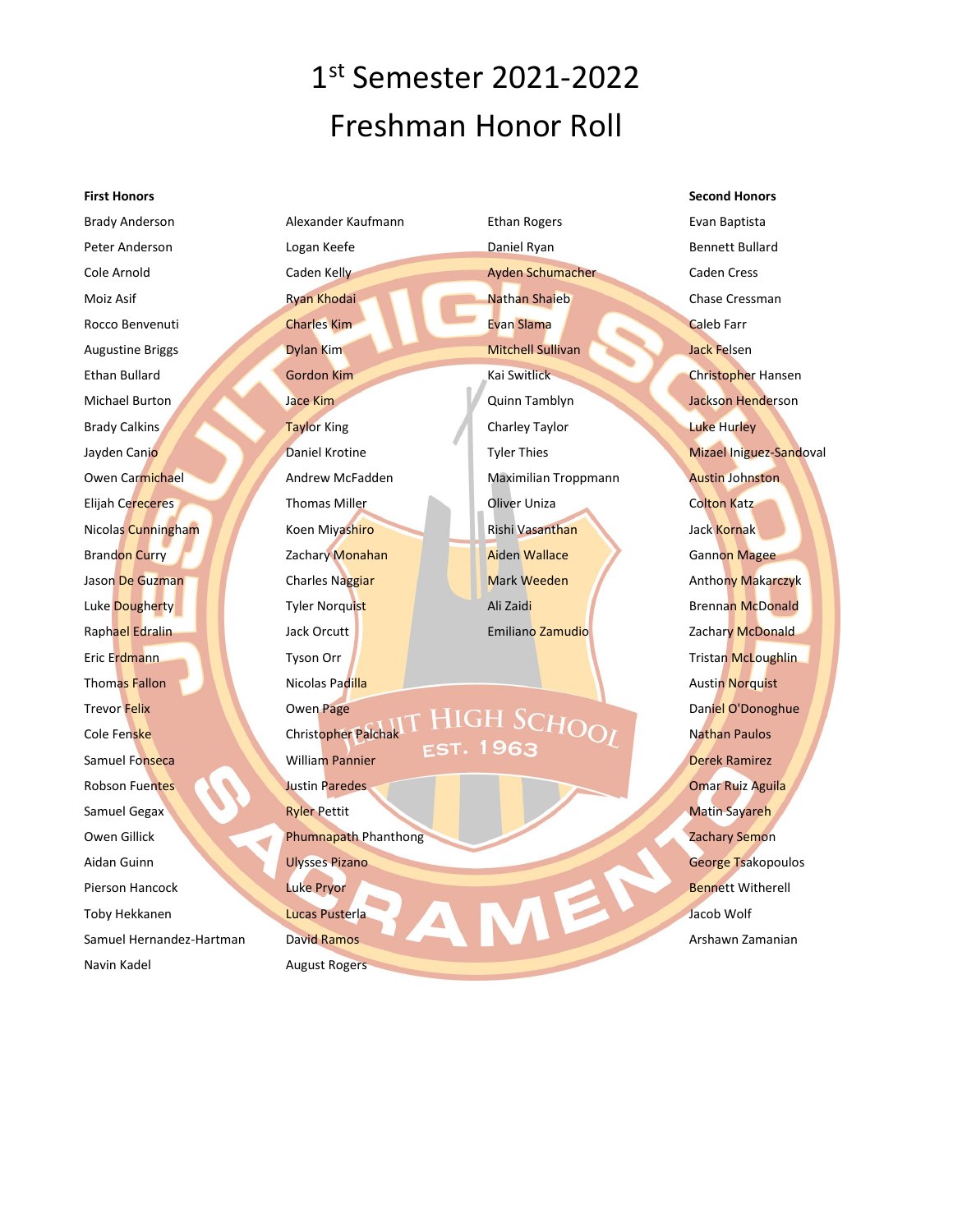# 1 st Semester 2021-2022 Sophomore Honor Roll

#### **First Honors**

William Alejandro Adrian Alvarez Grant Anderson James Andrew Angelo Bernardi Alexandre Bertran Charles Black Matthew Bone Alexander Brown Nathan Brown Zachary Cannon Pierce Carrell Manudham Chintalapathi Andrew Clemente James Collier Andrew Collopy Nicholas Contreras Colin Davey Edgar David Luca Di Fiore Caleb Dixon Kevin Duggan Constantine Flesoras John Ford Collin Graham Thomas Hannenian Michael Harper Eoin Hempenstall Luke Herbelin Marcelino Hernandez-Peng Logan Irvine

William Jenkins Eric Jensen Justin Johnson Demosthenes Kaufman Lucas Kim Nikil Krish Andreas Kush Maximilien Lambert Michael Lee Justin Lee Charles Lewis Zachary Lowery Bryce Marta Richard Martinez Andrew Maulino Matthew Maznik Colin McGhee Keegan McManus Christopher Mealey Brock Meyer Zachariah Michelena Michael Mullin Garrett Nelson Dante Nocetti Philip Noll Delvin Ntale Cooper Pannier Lukas Parada Dominic Parra Jack Payant

Diego Perez

Nathan Peterson James Randall Jonah Reynolds Benjamin Rosen Christopher Rotelli Lucas Rucker Thomas Ryan Kyriakos Sioukas Nathaniel Smith David Soto Brandon Techau Frank Valencia Jordan Victor Wyatt Waldron Max Wiesner Justin Zara

**Second Honors** Luke Bollinger Johnnie Brannon IV Evan Brown Aaron Campoy Nathan Carrero Beckett Ensberg Connor Estacio John Faris Thomas Ford William Fuller Giancarlo Hash George Hemmen Declan Higgins

Walid Hijazi Elijah Jackson Kevin Leach Lex Lofing Jonah Luhrsen Chad Lyon Austin Maples Xavier Meyers Mar Desmond Nacar Rayaan Naseem Adon Sharp Tanner Shelton Camren Taylor Evan Weightman Terrence Winter Beckett Zucker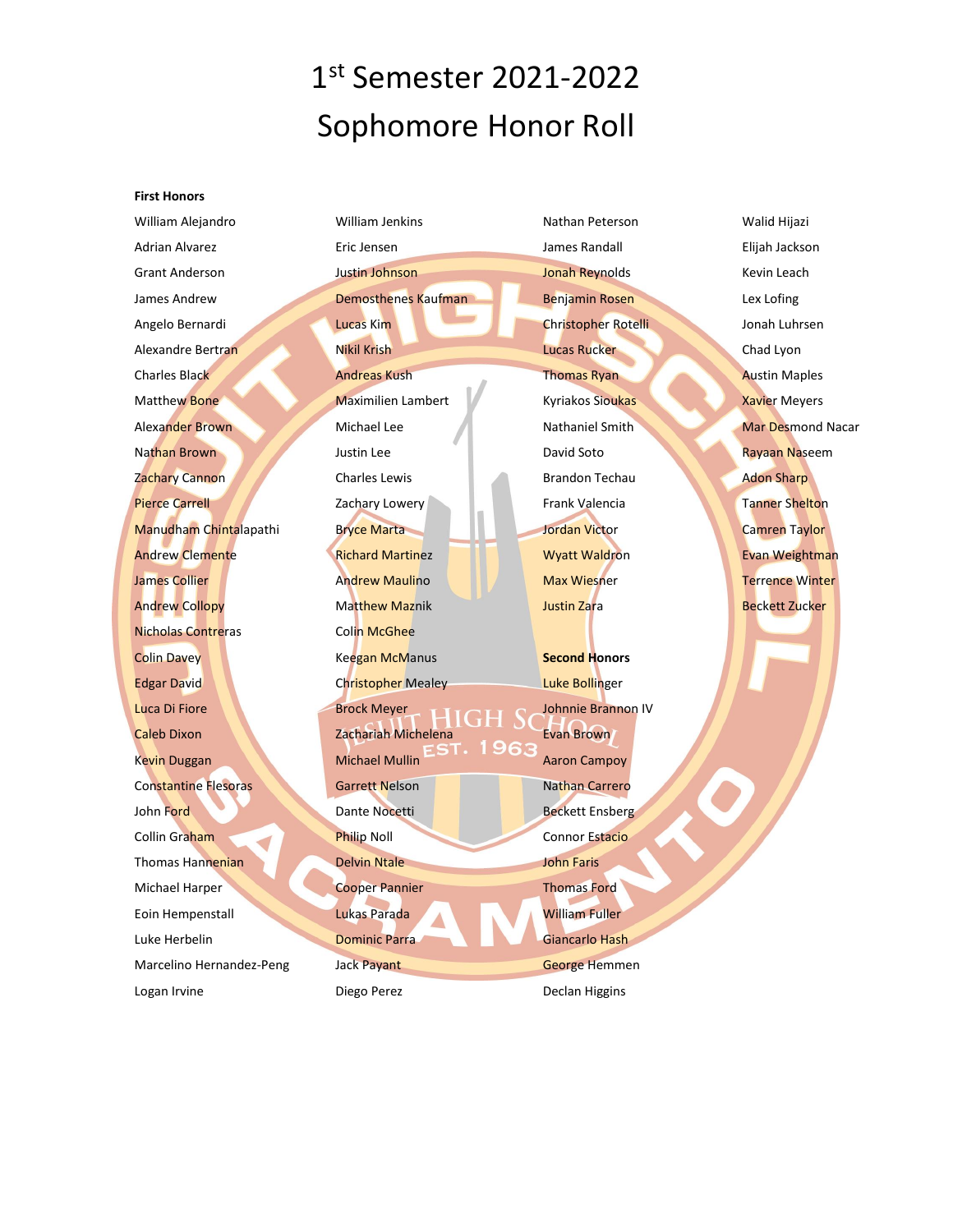# 1 st Semester 2021-2022 Junior Honor Roll

#### **First Honors**

Kaleb Afsari Sebastian Arias-Obando Quinn Austin Tanner Barnes Kenneth Boylan Patrick Brannan Benjamin Brott Nicholas Bruce Joel Cabral Anthony Camarillo Aldrin Celaj Zhuoxi Chen Enoch Cheng Jason Chou Benjamin Condrin Lorenzo Crisol Richard Desmond III Jack Donelson Mason Drake Jared Elder Gavin Emerzian Haydar Ezzeddine Mason Fat Noah Ferguson Matthew Ferrara John Flores Ryan Fritz William Gillick Michael Granrud Nathaniel Guerrero Michael Guilherme Gilles Hunter Jaskowiak

Nathaniel Jones Mate Kapinya Joseph Keating Ashot Kerobyan Daniel Kreifels Luke Kriss Jackson Landry Aiden Le Ryan Lee Oliver Leinberger Ryan Lourim Nathaniel Luong Nicholas Lyons Brandon Martel Joseph Matella Dylan McMains **Timothy Monroe** Zachary Ott Jacob Pak Gabryel Palamiano Matthew Palchak Jacob Parulan Jonathan Pearson Alain Pena-Garcia Joseph Pyle Emil Rea Garrett Risley Charles Sander Mitchell Scott Sevrin Senger Yi Shen Aaron Siy Daniel Sokoler Michael Solis Julian Stassi Crayton Suder Jacob Swanson Nico Taylan Evangelos Tepenkiozis Allen Tovmasyan Long Truong Dylan Tsoi William Turk Silvio Vielhauer Jayden Weathersbee Mason Weninger Cade Wilkerson Miles Yee Collin Young **Second Honors** Miles Beach Emmanuel Beacham Benjamin Bowles Luke Bowman Logan Bradley Max Brady Rockwell Brazier Dylan Burke Cael Burnett John Chapman Rowan Craig Liam Delaney Charles Enriquez

Mark Gebhardt Ryan Loehr Evan Lopez Ryan Malone Bassem Mansour Colin Marks Christian McAdams Cormac O'Flaherty Rex Rector Ian Rexroad Benjamin Ryan Noah Sanchez Andrew Schmidt Adam Smaglik Michael Tait Tyler Vargas Sam Vernekoff Michael Warshower William Wilson Andrew Yung Jack Zill